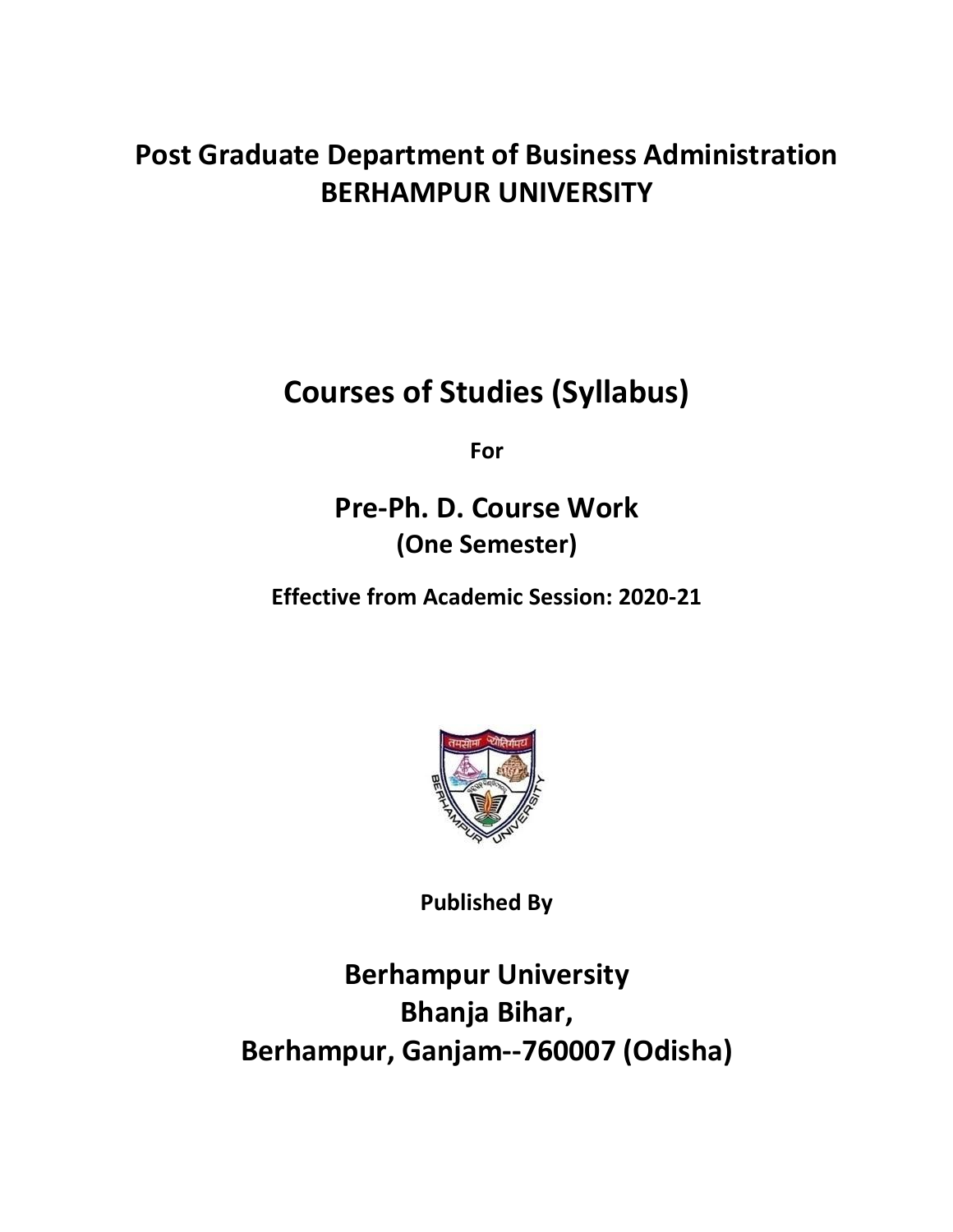# **Syllabus for Pre-Ph. D Course Work (Effective for Students Taking Admission from the Session 2020-21)**

# **About the Department**

The Department of Business Administration was established in the year 1986-87 as per the UGC sanction order and got AICTE approval. The Department is a life member of Association of Indian Management Schools (AIMS). The Department offers two years (Four Semesters) regular course in Business Administration with an annual intake of 40 students. The Alumni of the Department are well placed in India and abroad. The Department also focuses on the objective of the doctoral research i.e. Ph. D in Business Administration and encourage original research in different aspects of management. The Department is equipped with highly qualified and experienced faculty members.

# **Objective of the Course**

As per UGC guidelines, the Pre-Ph. D Course Work is a prerequisite for Ph. D Programme. The objective of the Course is to facilitate research students to undertake original research following UGC guidelines on research and publication. The course further aims at familiarizing the perspectives, pedagogy and their implications in various aspects of research to undertake quality research. The papers provided in this syllabus are aimed at imparting the knowledge and skills to the students on the recent developments and research avenues in management. It is the responsibility of the research scholars to gather insights into the topics in depth. The students are encouraged for active participation in the class room, seminar presentations, case studies, group discussions, quizzes, business games, etc.

### **Examination Procedure**

The course work consists of four papers of 4 credit and 100 marks each i.e. total of 16 credits and 400 marks. There is no internal examination in Pre-Ph. D Course Work. The candidate has to select one elective paper from three electives of paper-IV i.e. BUAD PPE1 or BUAD PPE2 or BUAD PPE3. In the Paper BUAD PPC2 i.e. Computer Application in Business Research carries 60 marks theory and 40 marks practical. For conduct of the practical examination, the subject teacher will act as the Internal Examiner and the Controller of Examinations will appoint the External Examiner. Further, in the paper BUAD PPC3 on Research and Publication Ethics and Presentation of report on Review of Literature, the First Three Units (Unit-I, Unit-II and Unit-III) are theories of 60 marks with 12 questions of 5 marks each. Accordingly, question paper will be prepared by the Controller of Examination. Last Two Units (Unit-IV and Unit-V) are on Preparation of Report and Presentation of Report by the students which carry 20 marks each i.e. (Total 40 marks). The students are required to submit the Report on Literature Review before 15 days of Final Examination and present the said Report in presence of all the faculty members of the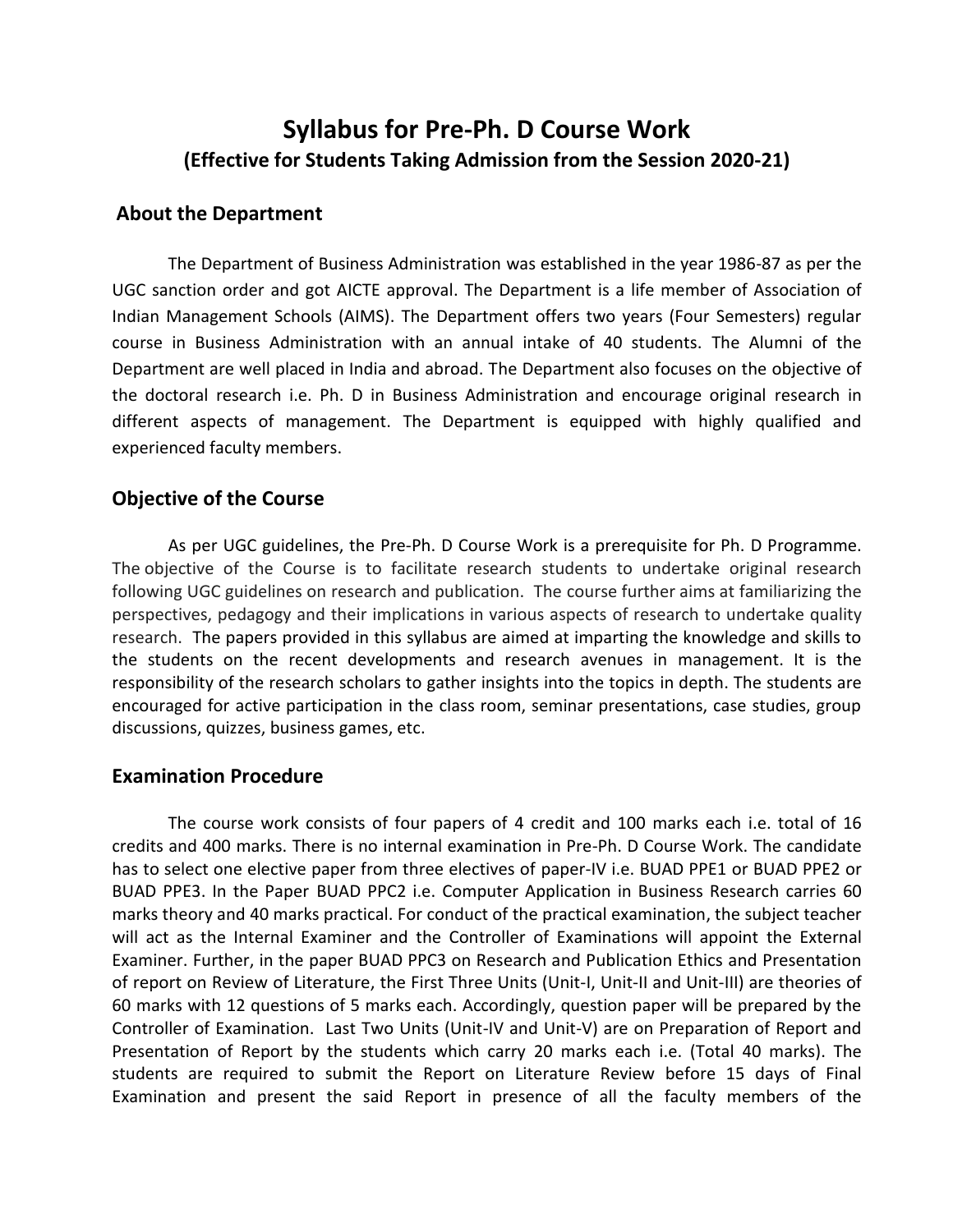Department on the same day i.e. before 15 days of final examination for evaluation. In order to pass the Course, a candidate has to secure minimum 50 percentage marks in each paper. Detailed Course of Studies for Pre-Ph. D course work is as follows.

| <b>Subject Code</b> | Name of the Paper                        | <b>No of Credits</b> | <b>Marks</b> |
|---------------------|------------------------------------------|----------------------|--------------|
| <b>BUAD PPC1</b>    | <b>Research Methodology</b>              | 04                   | 100          |
| <b>BUAD PPC2</b>    | Computer Application in Business         | 04                   | 100          |
|                     | Research (Theory- 60 marks, and          |                      |              |
|                     | Practical 40 marks)                      |                      |              |
| <b>BUAD PPC3</b>    | Research and Publication Ethics (2)      |                      |              |
|                     | Credits, 50 marks)                       | 04                   | 100          |
|                     | Review of<br>Literature<br>and           |                      |              |
|                     | <b>Presentation</b> (2 Credits 50 marks) |                      |              |
| <b>BUAD PPE1</b>    | <b>Strategic Marketing Management</b>    |                      |              |
| <b>BUAD PPE2</b>    | <b>Strategic Financial Management</b>    | 04                   | 100          |
| <b>BUAD PPE3</b>    | Strategic<br>Human<br>Resource           |                      |              |
|                     | Management                               |                      |              |

# **GENERAL COURSE FRAMEWORK AND STRUCTURE**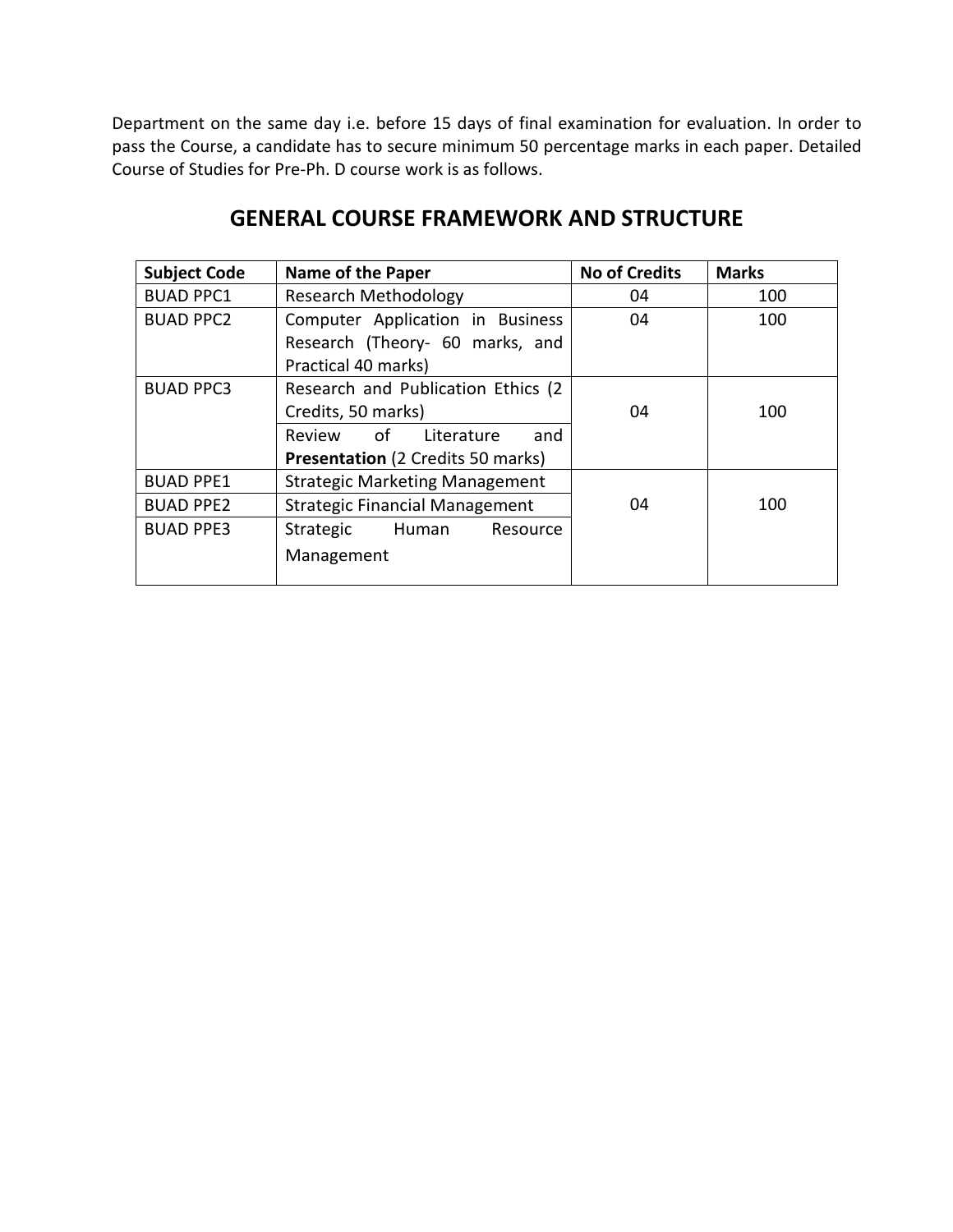# **Detailed Syllabus Total-16 Credits (Core- 12 Credits and Elective-4 Credits)**

# **BUAD PPC1: RESEARCH METHODOLGY**

**Duration: 6 Months Credits: 04 Core/Elective: Core**

## **Objective of the Paper**:

The objective of this course is to enable researchers to understand and apply appropriate methodology for their research and to make them familiar with the art of using different research methods and techniques.

| <b>Course Details</b> |                                                                                                                                                                                                                                                                             |              |
|-----------------------|-----------------------------------------------------------------------------------------------------------------------------------------------------------------------------------------------------------------------------------------------------------------------------|--------------|
| <b>Unit</b>           | <b>Contents</b>                                                                                                                                                                                                                                                             | <b>Hours</b> |
| Unit-I                | Research, Research Process, Types of Research: Pure, Applied, Historical,<br>Analytical, Descriptive and Experimental, Identification of a Research<br>Problem, Research Design, and Research Proposal.                                                                     | 10           |
| Unit-II               | Review of Literature, Modelling Research- Model, Principles, Pattern, Data<br>Considerations in Modelling, Solution and Testing. Heuristic and<br>Simulation. Data Collection, Construction of Schedule and Questionnaire,<br>Index and Scales, Process of Data Collection. | 10           |
| Unit-III              | Hypothesis Testing, Sampling: Probability and Non Probability Sampling,<br>Methods of Sampling: Factor Affecting the Size of the Sample, Ways of<br>Selecting Sample Size.                                                                                                  | 10           |
| Unit-IV               | Classification and Tabulation of Data: Graphical and Diagrammatic<br>Representation, Correlation and Regression Analysis, Testing<br>ot -<br>Hypothesis, Parametric and Non-Parametric Tests, ANOVA, F-test, Chi<br>Square Test and t-Test, Z- Test, Factor Analysis.       | 10           |
| Unit-V                | Research Proposal writing-Format and content of Research Proposal<br>(Synopsis), Research Article and Thesis Writing, Bibliography and<br>Referencing styles.                                                                                                               | 10           |
|                       | Total                                                                                                                                                                                                                                                                       | 50           |

- 1. Swamy, K., et al, Management Research Methodology, [Pearson New International Edition.](http://www.amazon.in/Research-Education-Pearson-New-International-ebook/dp/B00IZ0GBFU/ref=dp_kinw_strp_1)
- 2. Anderson, J; Poole, M, Thesis and Assignment Writing, Wiley and Sons, Brisbane.
- 3. Goode W.J. and Hatt P.K., Methods of Social Research, McGraw-Hill.
- 4. Sachdeva, J.K., Business Research Methodology, Published by Himalaya Publishing House.
- 5. Paul E. Green, Donald S. Tull, Research for Marketing Decisions, Prentice-Hall.
- 6. Kothari C.R., Research Methodology, New Age International Publishers.
- 7. [Chawla](http://www.vikaspublishing.com/author-details/-dr-deepak-chawla/3150) D. and [Sondhi](http://www.vikaspublishing.com/author-details/-dr-neena-sondhi/3247) N., Research Methodology: Concept and Cases, Vikas Publishing.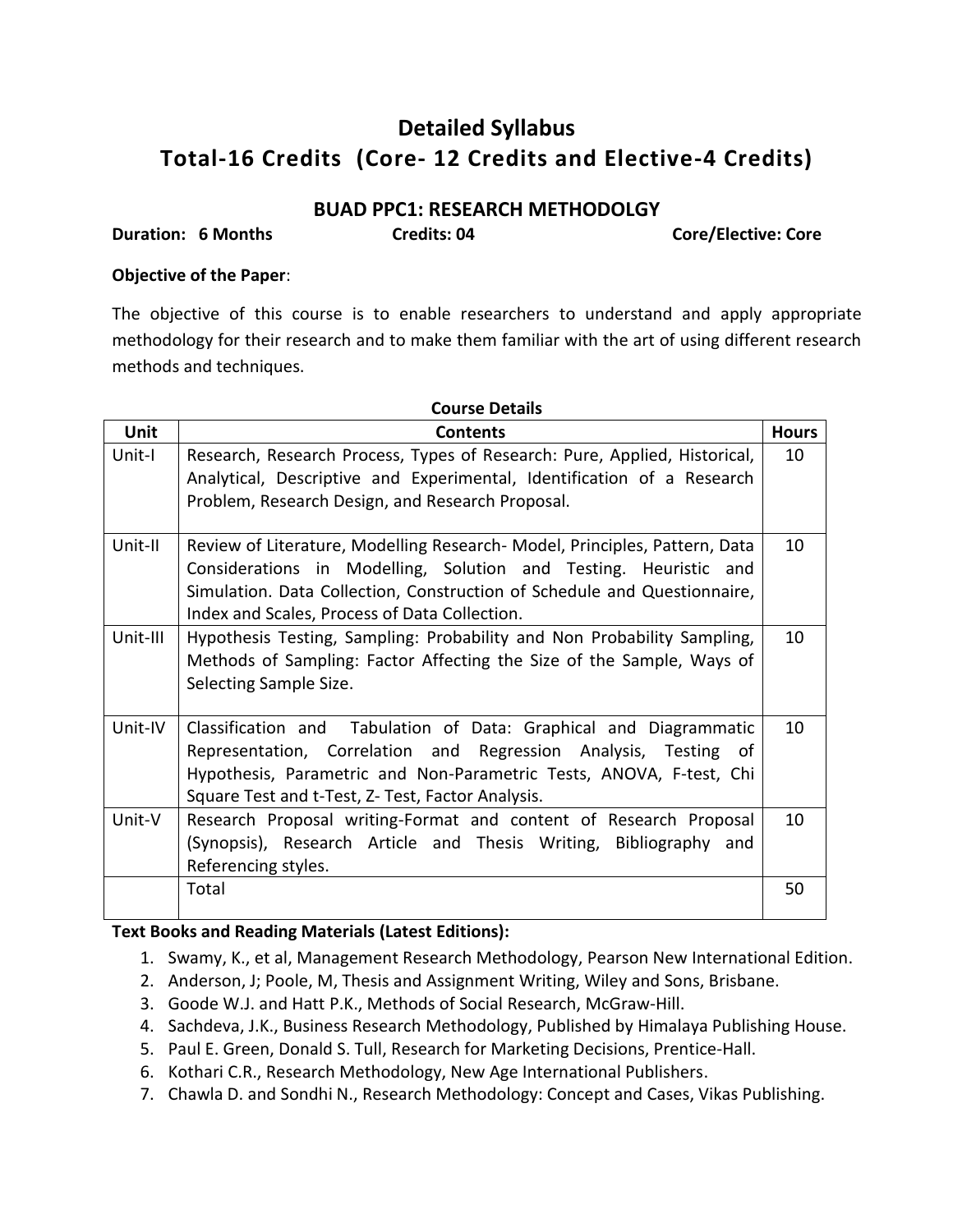# **BUAD PPC2: COMPUTER APLICATION IN BUSINESS RESEARCH**

#### **Duration: 6 Months Credits: 04** Credits: 04 Core/Elective: Core

**Objective of the Paper**: The objective of this course is to enable students to apply computer software and internet for their research and to speed up their research activities from sourcing the data to publishing the research output. Students will learn how to use various databases for research and use of appropriate software for data analysis with precision. (Theory: 60 Marks and Practical: 40 Marks)

| <b>Course Details</b>                     |                                                                                                                                                                                                                                                                                                                                                                                              |              |
|-------------------------------------------|----------------------------------------------------------------------------------------------------------------------------------------------------------------------------------------------------------------------------------------------------------------------------------------------------------------------------------------------------------------------------------------------|--------------|
| Unit                                      | <b>Contents</b>                                                                                                                                                                                                                                                                                                                                                                              | <b>Hours</b> |
| Unit-I<br>Theory<br>(20 Marks)            | Fundamental of Computers and Software: Introduction to Computers<br>and Operating System, MS-Office and its application, File Handing In<br>Window, Research Publishing Tool- MS-Word- Creating, Editing,<br>Saving Files on MS Word, Adobe Acrobat, Graphics Tool- MS-Excel,<br>Applying Various Functions in Excel Workbook, MS-Power Point:<br>Creating Presentations And Adding Effects. | 10           |
| Unit-II<br>Theory<br>(20 Marks)           | Using Internet for Research: The Internet: Quick Look, What Is<br>Internet, Use Of Internet, Major Internet Services, Electronic Mail,<br>Www, Use of E-Journals, Use of E-library, searching the keyword<br>search engines, News and multimedia, governments, archives and<br>statistics.                                                                                                   | 10           |
| Unit-III<br>Theory<br>(20 Marks)          | Use of tools and utilities for Research: Use of INFLIBNET, DOAJ,<br>Google Scholar, Orcid, Mendely, Grammerly, Use of PROQUEST, UGC<br>Online Database, Exploring Open Course ware and MOOCS and Use<br>of Swayam, NPTEL Platforms for Research.                                                                                                                                             | 10           |
| Unit-IV<br><b>Practical</b><br>(20 Marks) | Checking of Plagiarism, Google Forms and Excel: Turnitin like Software<br>for Research Creation and Check; Use of Google Forms for preparation<br>of Questionnaire; Data analysis using MS Excel and Additional Plug-ins<br>for research.                                                                                                                                                    | 10           |
| Unit-V<br><b>Practical</b><br>(20 Marks)  | Data Analysis using Softwares: SPSS software for Data Analysis and<br>Interpretation, Factor Analysis, Structural Equation Modelling using<br>AMOS software.                                                                                                                                                                                                                                 | 10           |
|                                           | Total                                                                                                                                                                                                                                                                                                                                                                                        | 50           |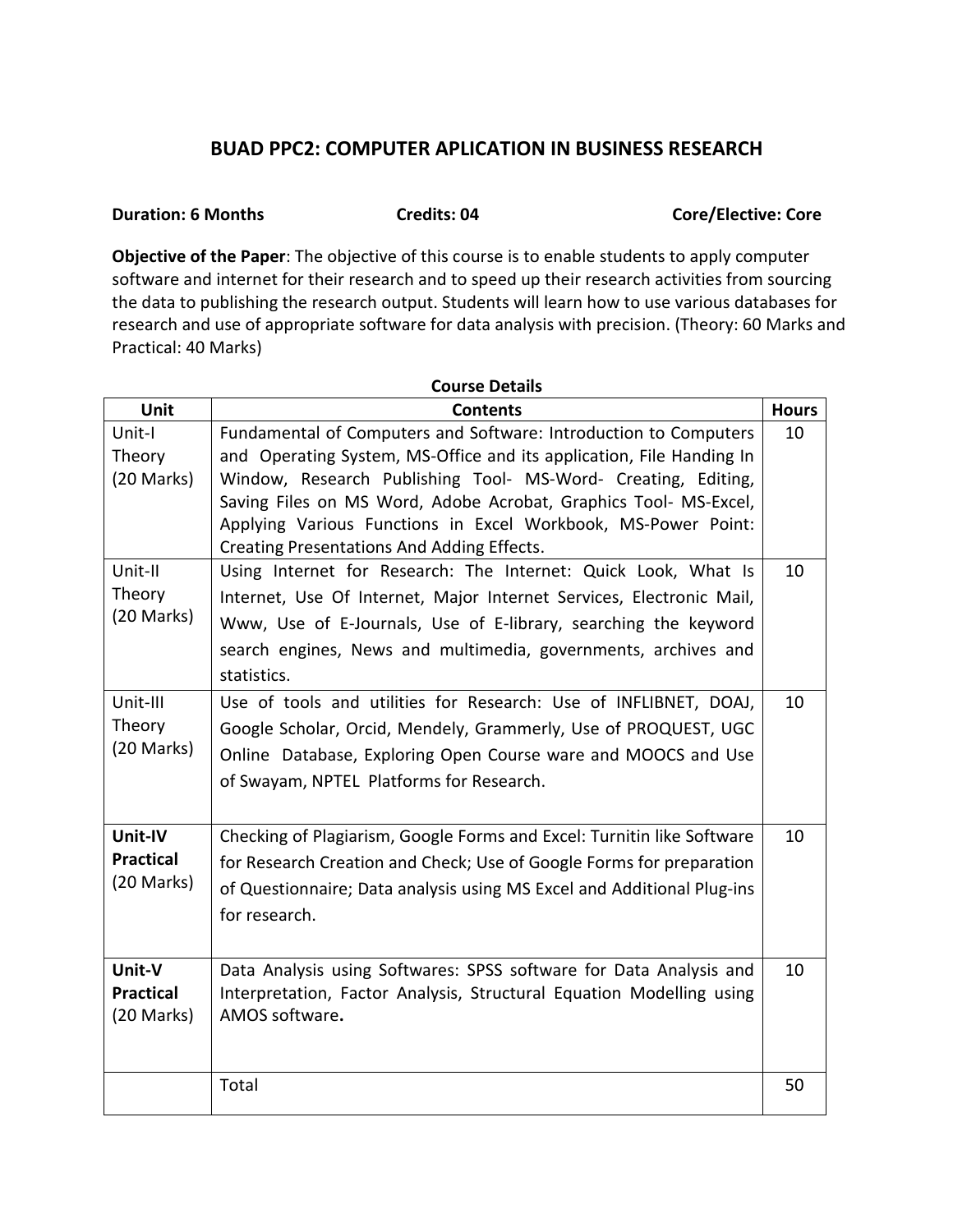# **Text Books and Reading Materials (Latest Editions):**

- 1. Rajaraman, V., Introduction to Information Technology, PHI.
- 2. Bharihoka, D., Fundamentals of Information Technology, Excel
- 3. Sanders, D.H., Computers Today, TMH.
- 4. Sinha, P. K., Computer Fundamentals, BPB, New Delhi.
- 5. Fern, Edward, F., Advanced Focus Group Research, Sage.
- 6. Gopal, M.H., An introduction to research procedure in social sciences. Asia Publishing, Mumbai.

*NB: Practical examinations of 40 marks shall be conducted in the Department in the presence of an External Examiner and Internal Examiner (preferably the subject teacher). The question paper shall be prepared by the External Examiner as appointed by the Controller of Examinations. The pattern of question paper will be based on unit wise i.e. Unit-IV and Unit-V.*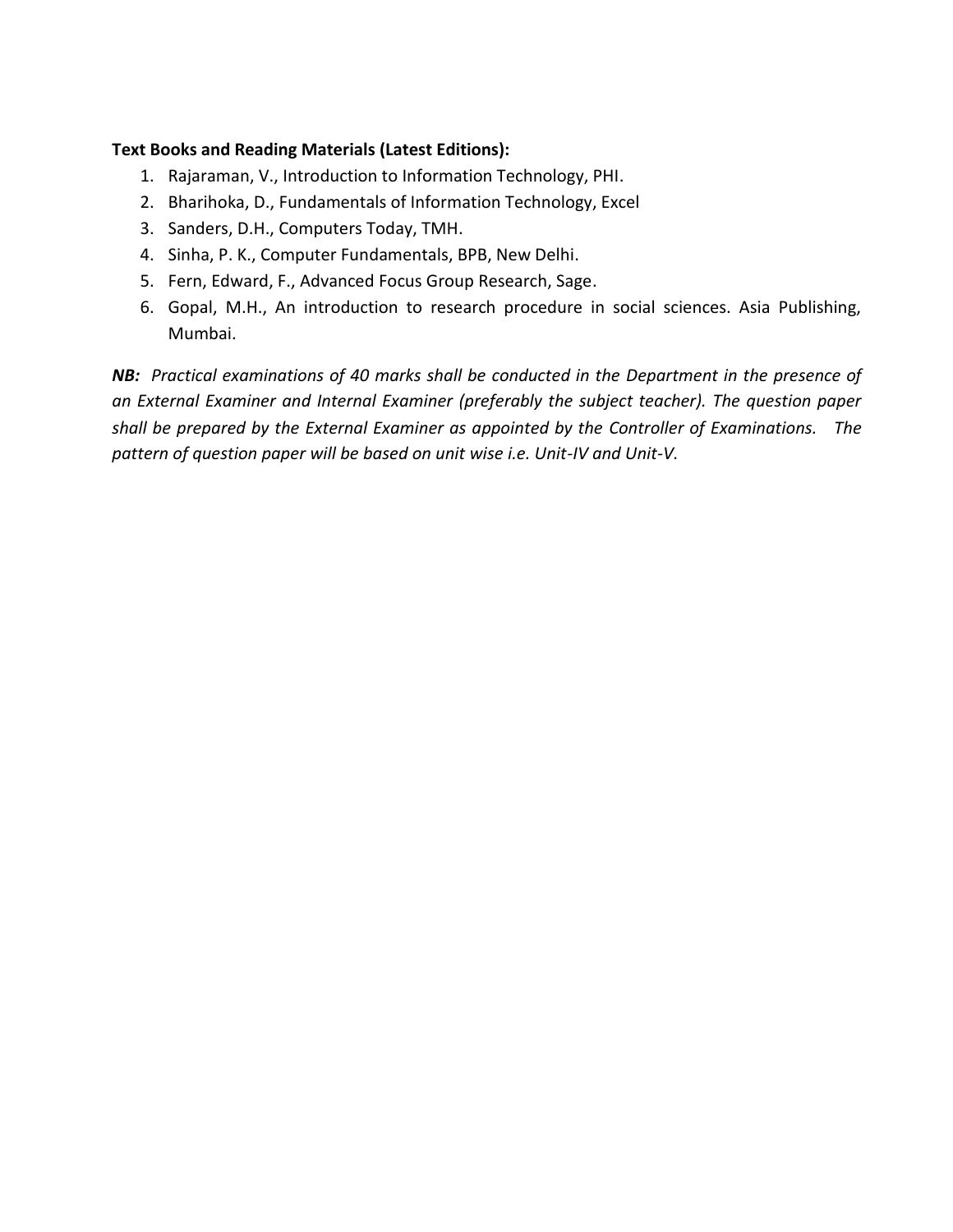# **BUAD PPC3: Research and Publication Ethics and Seminar Presentation on Review of Literature (Credit-4)**

#### Duration: 6 Months **Credits: 02+02=4** Core/Elective: Core

#### **Objective of the Paper**:

As per the direction of UGC, "Research and Publication Ethics" has been made compulsory for all Ph. D students. The objective of first part (Unit-I, Unit-II and Unit-III) of the course is to make the research scholars aware of research and publication ethics and to put into practice during research and publication. The objective of the second part (Unit-IV and Unit-V) of this paper is to go for literature review of at least ten research papers published in Scopus/ UGC Care listed / peer reviewed journals. First Three Units (Unit-I, Unit-II and Unit-III) are theories of 60 marks with 12 questions of 5 marks each. Accordingly question paper will be prepared by the Controller of Examination. Last Two Units (Unit-IV and Unit-V) are Preparation of Report and Presentation which carry 20 marks each.

| Unit     | <b>Contents</b>                                                        | <b>Hours</b> |
|----------|------------------------------------------------------------------------|--------------|
| Unit-I   | Philosophy and Ethics: Introduction, Nature and Scope, Branches,       | 10           |
| Theory:  | Ethics: Moral Philosophy, Nature of Moral Judgments and Reactions,     |              |
| 20       | Scientific Conduct: Ethics with respect to Science and Research,       |              |
| marks    | Honesty and Research Integrity, Misconducts:<br>Intellectual           |              |
|          | Falsification, Fabrication,<br>and Plagiarism (FFP), Redundant         |              |
|          | Publications: Duplicate and Overlapping Publications, Salami Slicing,  |              |
|          | Selective Reporting and Misrepresentation of Data.                     |              |
| Unit-II  | Publication Ethics: Importance, Best Practices/ Standards Setting      | 10           |
| Theory:  | Initiatives and Guidelines: COPE, WAME, Etc, Conflicts of Interest,    |              |
| 20       | Publication Misconduct: Problems that Lead to Unethical Behavior       |              |
| marks    | and Vice Versa, Types, Violation of Publication Ethics, Authorship and |              |
|          | Contributorship, Identification of Publication Misconduct, Complaints  |              |
|          | and Appeals Predatory Publishers and Journals. Open Access             |              |
|          | Publications and Initiatives, SHERPA/Romeo Online Resource to          |              |
|          | Check Publisher Copyright and Self-Archiving Policies.                 |              |
| Unit-III | Publication Misconduct: Subject Specific Ethical<br>Issues,<br>FFP,    | 10           |
| Theory:  | Authorship, Conflicts of Interest, Complaints and Appeals: Examples    |              |
| 20       | and Fraud From India and Abroad, Use of Plagiarism software like       |              |
| marks    | Turnitin, Urkund and Other Open Source Software Tools, Indexing        |              |
|          | Database, Citation Databases: Web of Science, Scopus, etc. Impact      |              |
|          | Factor of Journal as per Journal Citation Report, SNIP, SJR, IPP,      |              |
|          | Cite, Score Metrics: h-index, g index, il0 index, Altmetrics.          |              |
| Unit-IV  | Preparation of a Report on Review of Literature of Ten Research Papers | 10           |
| Prepara  | published in Scopus/ UGC Care List / Peer Reviewed Journals by the     |              |
| tion of  |                                                                        |              |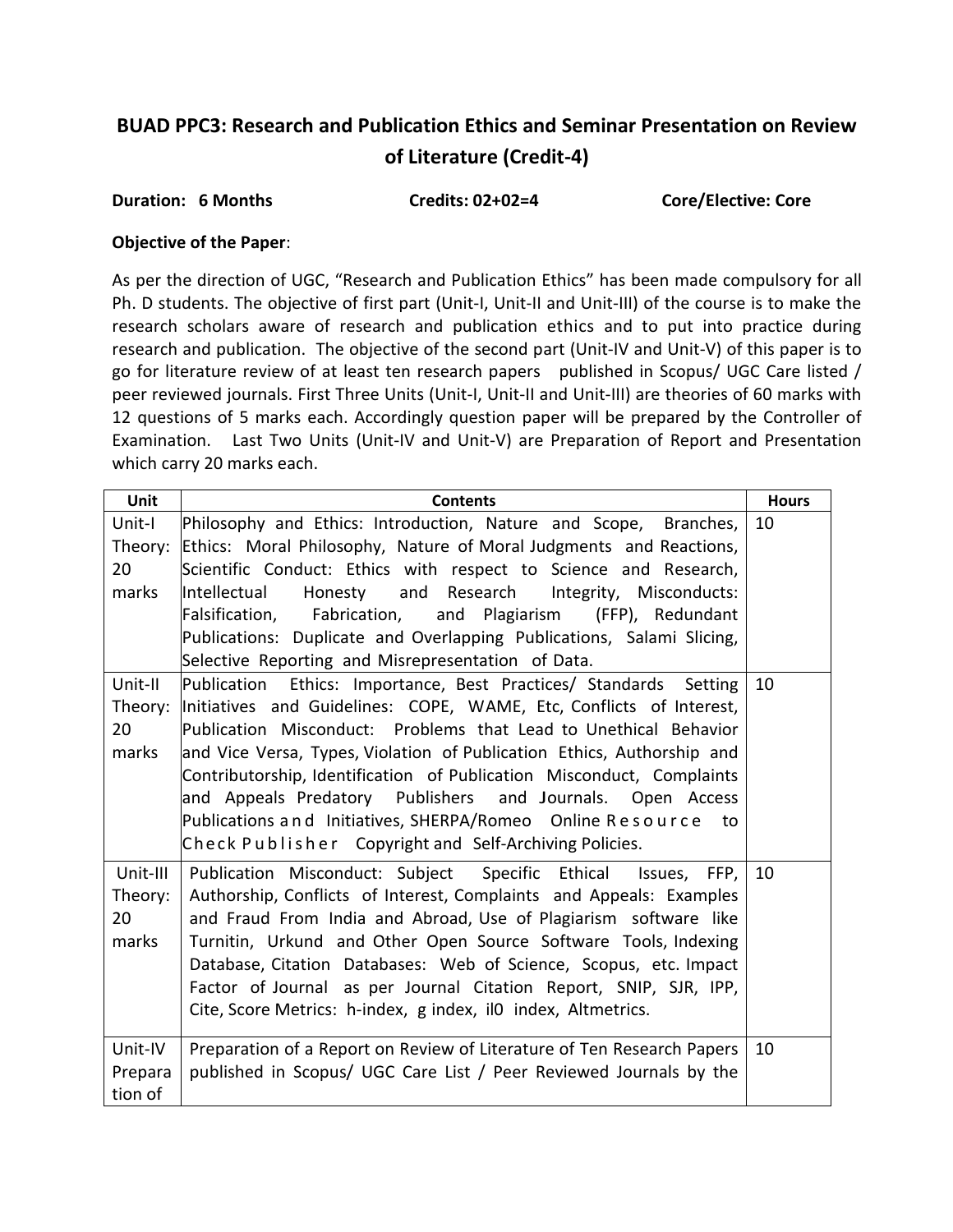| Report  | candidates.                                                              |    |
|---------|--------------------------------------------------------------------------|----|
| : 20    |                                                                          |    |
| marks   |                                                                          |    |
| Unit-V  | Presentation of Review of Literature of Five Papers by the candidates in | 10 |
| Present | the presence of all Faculty Members of the Department for evaluation.    |    |
| ation:  |                                                                          |    |
| 20      |                                                                          |    |
| marks   |                                                                          |    |
| Total   |                                                                          | 50 |

*NB: Preparation of Report on Review of Literature i.e. Unit-IV and Seminar Presentation i.e. Unit-V which carries 40 marks will be conducted in the presence of all the faculty members of the Department before 15 days of the final examination for evaluation.* 

- 1. Bird, A. Philosophy of Science. Routledge.
- 2. MacIntyre, Alasdair, A Short History of Ethics. London.
- 3. Chaddah P., Ethics in Competitive Research: Do not get scooped; do not get plagiarized, ISBN:978- 9387480865
- 4. National Academy of Sciences, National Academy of Engineering and Institute of Medicine, On Being a Scientist: A Guide to Responsible Conduct in Research: Third Edition. National Academies Press.
- 5. Resnik, D. B., What is Ethics in Research & Why is it Important. National Institute of Environmental Health Sciences. 1-10. Retrieved from [https:llwww.niehs.nih.gov/research/resourcesibioethics/whatis/index.cfm](http://www.niehs.nih.gov/research/resourcesibioethics/whatis/index.cfm)
- 6. Beall.J, Predatory publishers are corrupting open access. Nature, 489(7415), pp.179-179. https:lldoi.orgil0.l038/489179a
- 7. Indian National Science Academy (INSA), Ethics in Science Education, Research and Governance(2019), ISBN:978-81-939482-1-7. <http://www.insaindia.res.inlpdf/Ethics>
- 8. UGC website, [www.ugc.ac.in](http://www.ugc.ac.in/)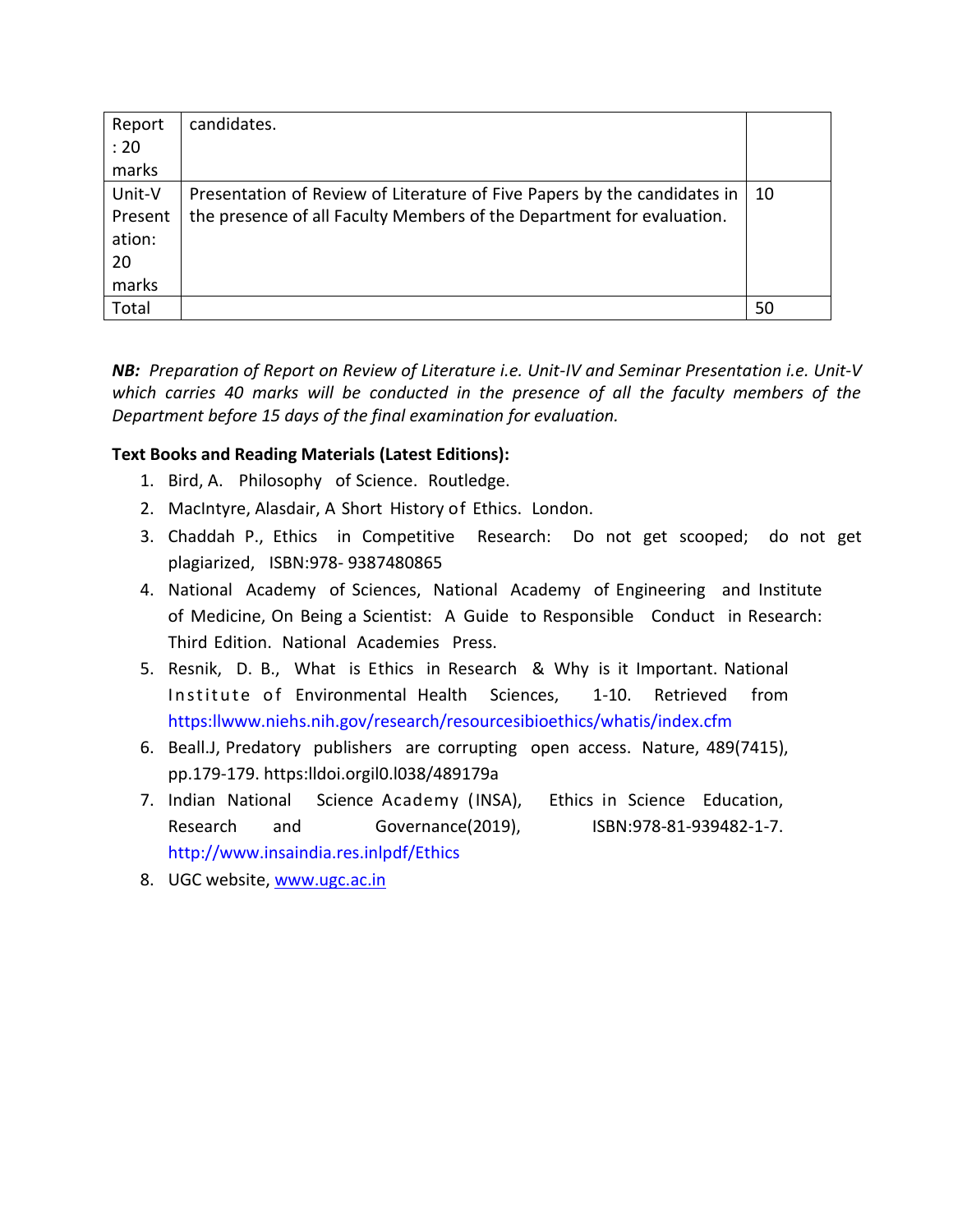# **BUAD PPE1: STRATEGIC MARKETING MANAGEMENT**

**Duration: 6 Months Credits: 04 Core/Elective: Elective Objective of the Paper**: To help students sharpen their analytical abilities in integrating strategic marketing decision in a comprehensive manner and to become familiar with the concepts and framework in marketing strategy, strategic market planning, competition analysis in creating competitive advantage.

| <b>Unit</b> | <b>Contents</b>                                                                                                                                                                                                                                                                                                                                | <b>Hours</b> |
|-------------|------------------------------------------------------------------------------------------------------------------------------------------------------------------------------------------------------------------------------------------------------------------------------------------------------------------------------------------------|--------------|
| Unit-I      | Strategic Marketing: Marketing Strategy Meaning, Nature<br>and<br>Importance, Strategic Intent, Role of Strategic Marketing, Product Life<br>Cycle Strategies, Market Niche Strategy, Guerrilla Marketing.                                                                                                                                     | 10           |
| Unit-II     | Competitive Strategy: Meaning, Definitions, Michael Porter's Generic<br>Competitive Strategies, Types of Competitive Strategy, Turnaround<br>Strategy: Meaning, Definition, Steps Involved in Turnaround Process,<br>STP Strategy: Meaning, Definition, Application of STP Model in Modern<br>Organisation, Sustainable Competitive Advantage. | 10           |
| Unit-III    | Distribution Strategy: Meaning, Definition, Distribution<br>Channel<br>Management, Pricing Strategies, Innovative Strategies: Meaning,<br>Definition, Types, Formulation of Innovative Strategies, Growth<br>Strategy: Different Growth Strategies in Business.                                                                                | 10           |
| Unit-IV     | SWOT and Segment Analysis, Marketing Programme Development,<br>Marketing Strategy Formulation, Marketing Strategy Implementation.                                                                                                                                                                                                              | 10           |
| Unit-V      | Internet Marketing, Opportunities and Challenges; Digital Marketing<br>Framework; Digital Marketing Mix, Impact of Digital Channels on IMC;<br>Digital Marketing Plan, Digital Marketing Models. Search Engine<br>Advertising, Display Marketing.                                                                                              | 10           |
|             | Total                                                                                                                                                                                                                                                                                                                                          | 50           |

## **Course Details**

- 1. Cravens, D.W: Strategic Marketing, Illinois, Richard D. Irwin.
- 2. Kotler Philip, Strategic Marketing Management, New Delhi, Prentice Hall of India, 7th Edition.
- 3. Porter, M.E., Competitive Advantage: Creating, Sustaining Superior Performance, New York, Free Press.
- 4. Chernev, Alexander, Strategic Marketing Management, 9th Edition.
- 5. Soundaian S., Strategic Marketing Management, Neha Publishers.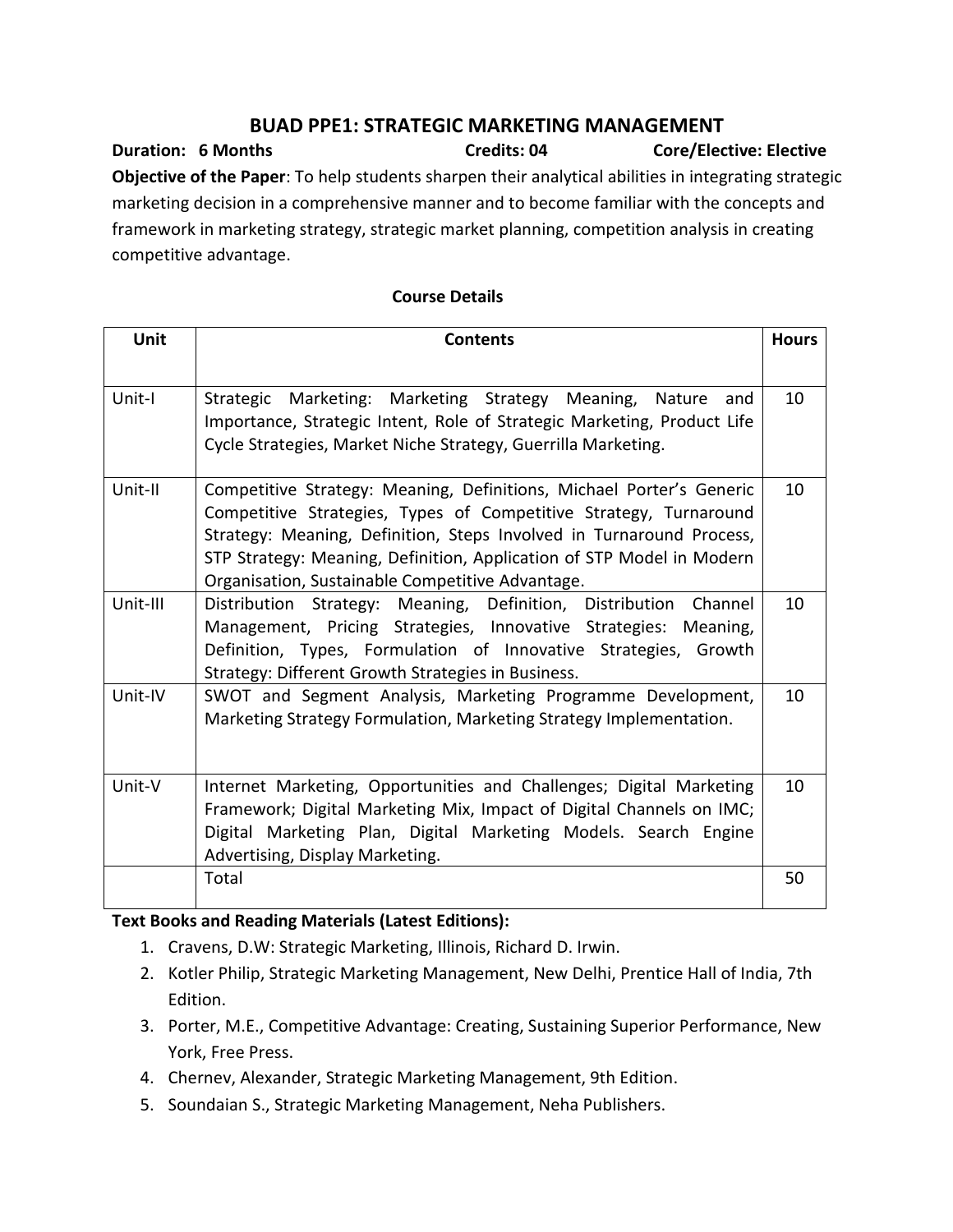### **BUAD PPE2: STRATEGIC FINANCIAL MANAGEMENT**

# Duration: 6 Months **Credits: 04** Credits: 04 Core/Elective: Elective

**Objective of the Paper**: The objective of the course is to make the students develop their analytical and applied skills to take strategic financial decisions optimally on the emerging issues in the area of financial management. More emphasis will be given on the application of theory into practice.

| Unit     | <b>Contents</b>                                                                                                                                                                                                                                                    | <b>Hours</b> |
|----------|--------------------------------------------------------------------------------------------------------------------------------------------------------------------------------------------------------------------------------------------------------------------|--------------|
| Unit-I   | Importance of Strategic Financial Management, Emerging Issues in<br>Corporate Sector, Banking and Insurance Sector in India,<br>Management of Non-Performing Assets (NPAs), Privatisation and<br>Disinvestment, Corporate Governance.                              | 10           |
| Unit-II  | Strategic Issues in Money Market, Capital Market, and Investor<br>Protection, Foreign Direct Investment (FDI), Foreign Institutional<br>Investment (FII), Domestic Institutional Investment (DII), Mutual<br>Funds in India, Financing of Infrastructure in India. | 10           |
| Unit-III | Strategic Financial Regulation for Sustainable Development,<br>Management of Financial Crisis and Frauds; Emerging Role of<br>Regulators - RBI, SEBI, IRDA, Investors' Protection, Role of Credit<br>Rating Agencies.                                              | 10           |
| Unit-IV  | Strategic Issues in Non Banking Financial Companies, MSME Sector,<br>Demonetization and Cashless Economy, Goods and Services Tax<br>(GST), Corporate Social Responsibility (CSR).<br>Mergers<br>and<br>Acquisitions.                                               | 10           |
| Unit-V   | Strategic Issues on Government Initiatives and Financial Inclusion,<br>Pradhan Mantri Jan Dhan Yojana (PMJDY), Pradhan Mantri Mudra<br>Yojana (PMMY), Micro Finance Institutions (MFIs) and Self Help<br>Groups (SHGs) for Inclusive Growth.                       | 10           |
|          | Total                                                                                                                                                                                                                                                              | 50           |

#### **Course Details**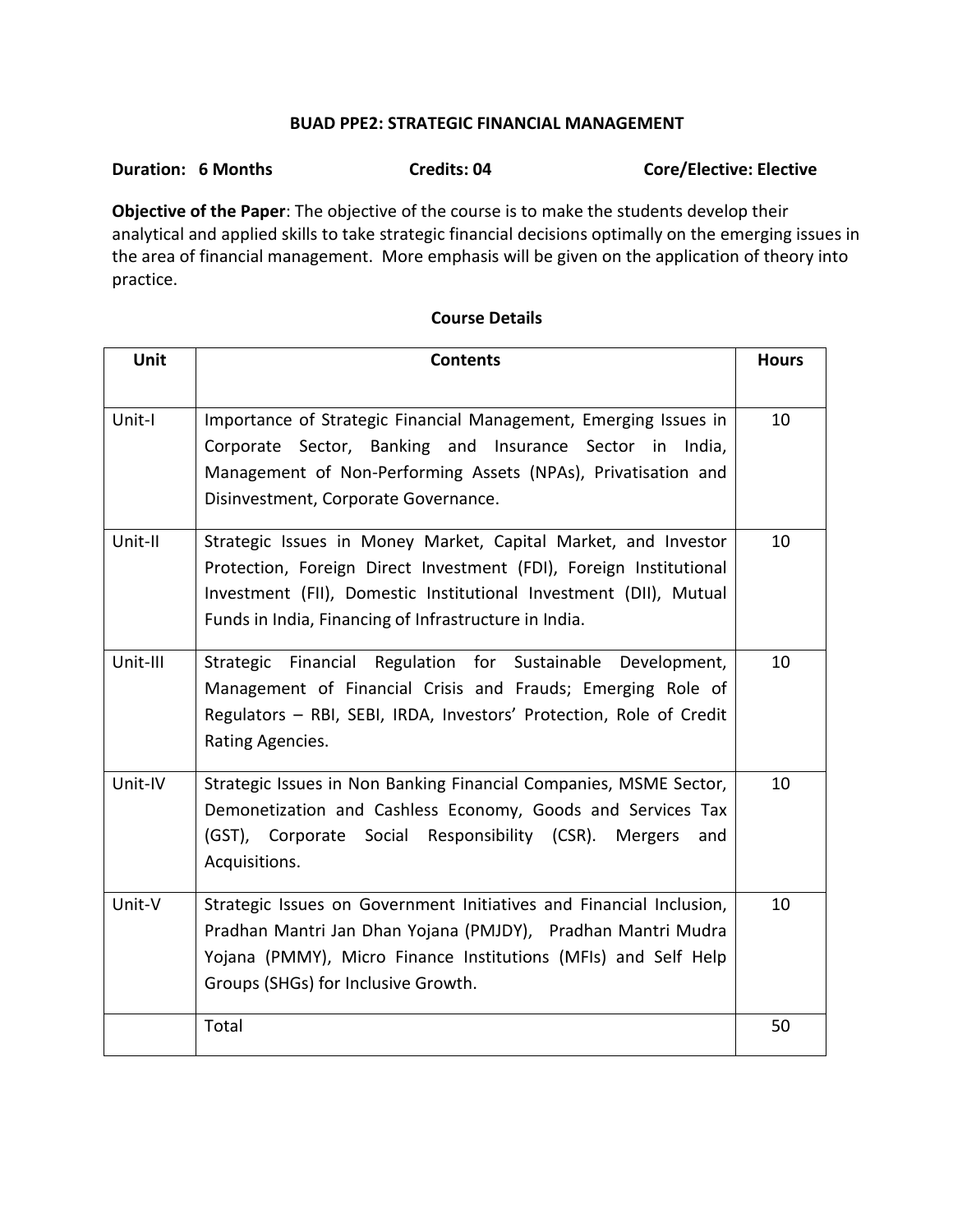## **Text Books and Reading Materials (Latest Editions):**

1. Pandey, I.M., Financial Management, Vikas Publishing House.

- 2. Chandra, P., Financial Management, Tata McGraw Hill.
- 3. Smith C.W., Smithson, C.W., and Wilford, D.S., Managing Financial Risk, Harper and Row, NY.
- 4. Stewart G.B., The Quest for Value, Harper Collins, London.
- 5. Sudarsanam, P.S., The Essence of Mergers and Acquisitions, Prentice Hall of India, Delhi.
- 6. Matto, P.K., Corporation Restructuring: An Indian Perspective Macmillan, New Delhi.

7. [www.pmjdy.gov.in](http://www.pmjdy.gov.in/)

8. [www.finmin.nic.in](http://www.finmin.nic.in/)

9. [www.rbi.org.in](http://www.rbi.org.in/)

10. [www.financialservices.gov.in](http://www.financialservices.gov.in/)

### **BUAD PPE3: STRATEGIC HUMAN RESOURCE MANAGEMENT**

Duration: 6 Months **Credits: 04** Credits: 04 Core/Elective: Elective

### **Objective of the Paper**:

The objective of this course is to sensitize students to the various facts of managing people and to create on understanding of various policies and practices of human resource management.

| <b>Unit</b> | <b>Contents</b>                                                     | <b>Hours</b> |
|-------------|---------------------------------------------------------------------|--------------|
|             |                                                                     |              |
| Unit-I      | Introduction, Nature of Strategies and Strategic Management         | 10           |
|             | process; Environmental Scanning, Strategy<br>Formulation,           |              |
|             | Implementation Evaluation. Role of HRM in Strategic Management.     |              |
| Unit-II     | Planning and Training: Strategic Human Resource Planning, Needs     | 10           |
|             | Assessment, Methods of Training and Techniques, Management          |              |
|             | Development, Evaluating Training Effort. Managing Organisational    |              |
|             | Change and Development, Strategic Performance Management and        |              |
|             | Appraisal, Steps in Appraising Performance, & Types of Appraisal.   |              |
| Unit-III    | International SHRM: Perspective of SHRM, Managing International     | 10           |
|             | HR Activities: Implementation of Global HR System, Staffing the     |              |
|             | Global Organisation, Improving Productivity through HRIS, Major     |              |
|             | Issues and Challenges of SHRM: Outsourcing HR Activities, Balancing |              |
|             | Work and Life, Managing Cross Cultural Diversity, Changing          |              |
|             | Demographics of Work Force and Changed Employee Expectations-       |              |
|             | Loss of Joy and Pleasure.                                           |              |
|             |                                                                     |              |